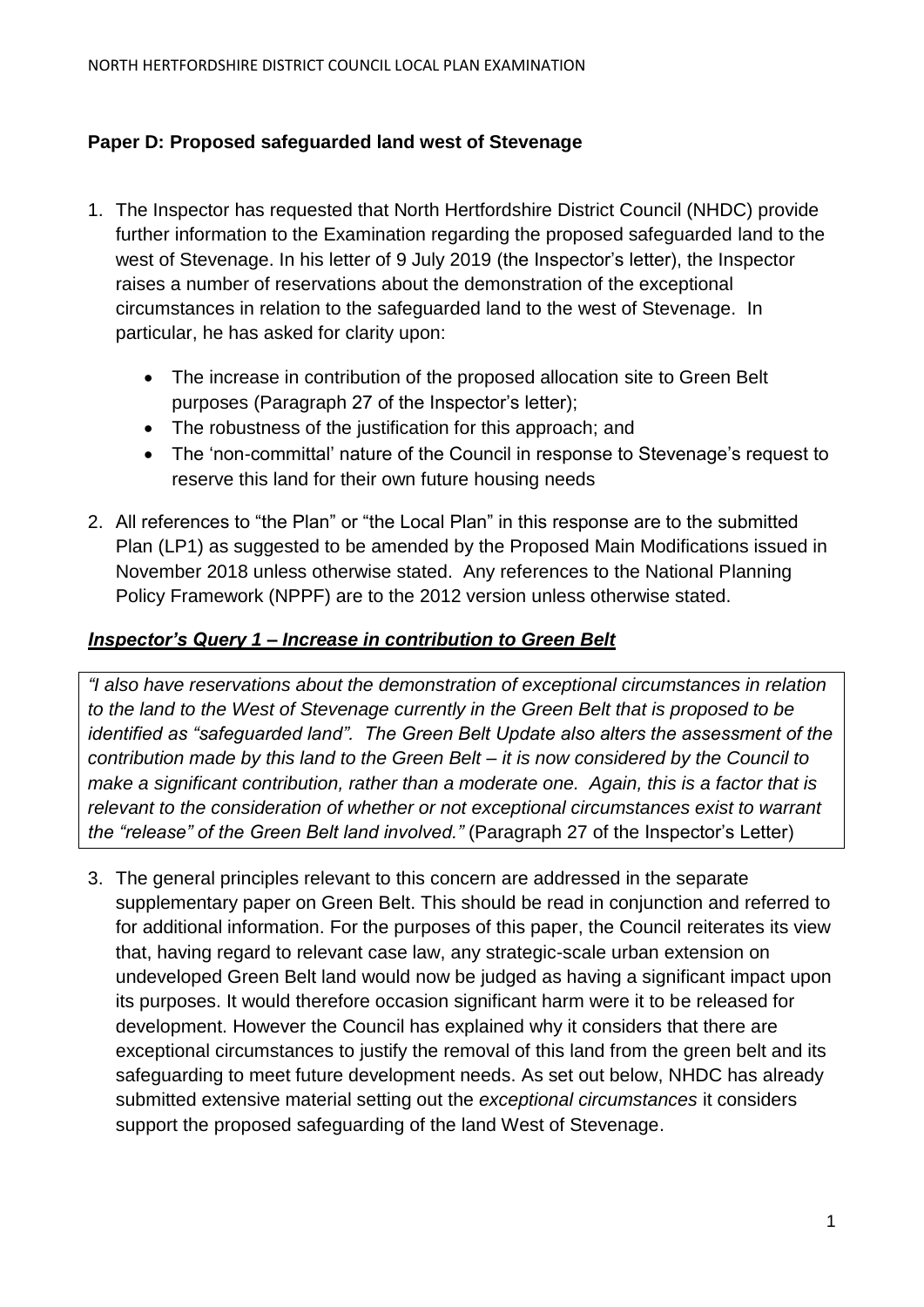### *Inspector's Query 2 – The overall justification for safeguarding this land*

*Added to this, I have doubts about the strength of the arguments underpinning the Council's justification for identifying this as "safeguarded land". The planning history of the land in question is unlikely to amount to an especially forceful argument – the fact is that the land is presently in the Green Belt and does not have planning permission for development. The need to provide opportunities for future growth is a valid point, but is one that could apply in support of any land adjacent to any settlement (Paragraph 28 of the Inspector's Letter)*

- 4. NHDC does not rely on the planning history of this site as a 'forceful argument'. It simply provides context to the Council's view, that this location "has long been identified as a sustainable location for a substantial urban extension to the town" (LP1, paragraph 4.104).
- 5. The justification for safeguarding land to the west of the A1(M) at Stevenage has been set out in a number of documents previously submitted to the local plan examination. Key points are highlighted and summarised below. The original documents (and any further documents which they in turn reference) should be referred to for the case in full.
- 6. The land is proposed for safeguarding through Policy SP8(e)(ii) of the Local Plan (LP1). As set out in LP1, the safeguarded land would provide some certainty for the delivery of housing growth post 2026, subject to a review of the local plan. This conforms with national policy advice in paragraph 85 of the NPPF that authorities should:
	- *…where necessary, identify in their plans areas of 'safeguarded land' between the urban area and the Green Belt in order to meet longer terms development needs stretching well beyond the plan period; [and]*
	- *…satisfy themselves that Green Belt boundaries will not need to be altered [again] at the end of the development plan period*
- 7. The Memorandum of Understanding between Stevenage Borough Council (SBC) and NHDC (MOU11, p.4, paragraphs 4.10 & 4.11) agrees that land to the west of Stevenage has the potential to contribute towards future housing needs and that in this context, it was agreed between the authorities that it was appropriate to remove the land from the green belt and safeguard it for development post 2026.
- 8. Question 7.4 in the Inspector's Schedule of Matters and Issues for the Examination (ED10, p.7) set out a number of questions about the Council's approach to safeguarded land; whether it would be necessary to identify safeguarded land to meet longer term development needs beyond the plan period and what the justification for safeguarding the area identified to the west of the A1(M) was.
- 9. The District Council set out its response to the matters and issues in its Matter 7 statement. At paragraph 59, the Council concludes that "*On a pure 'suitability' analysis*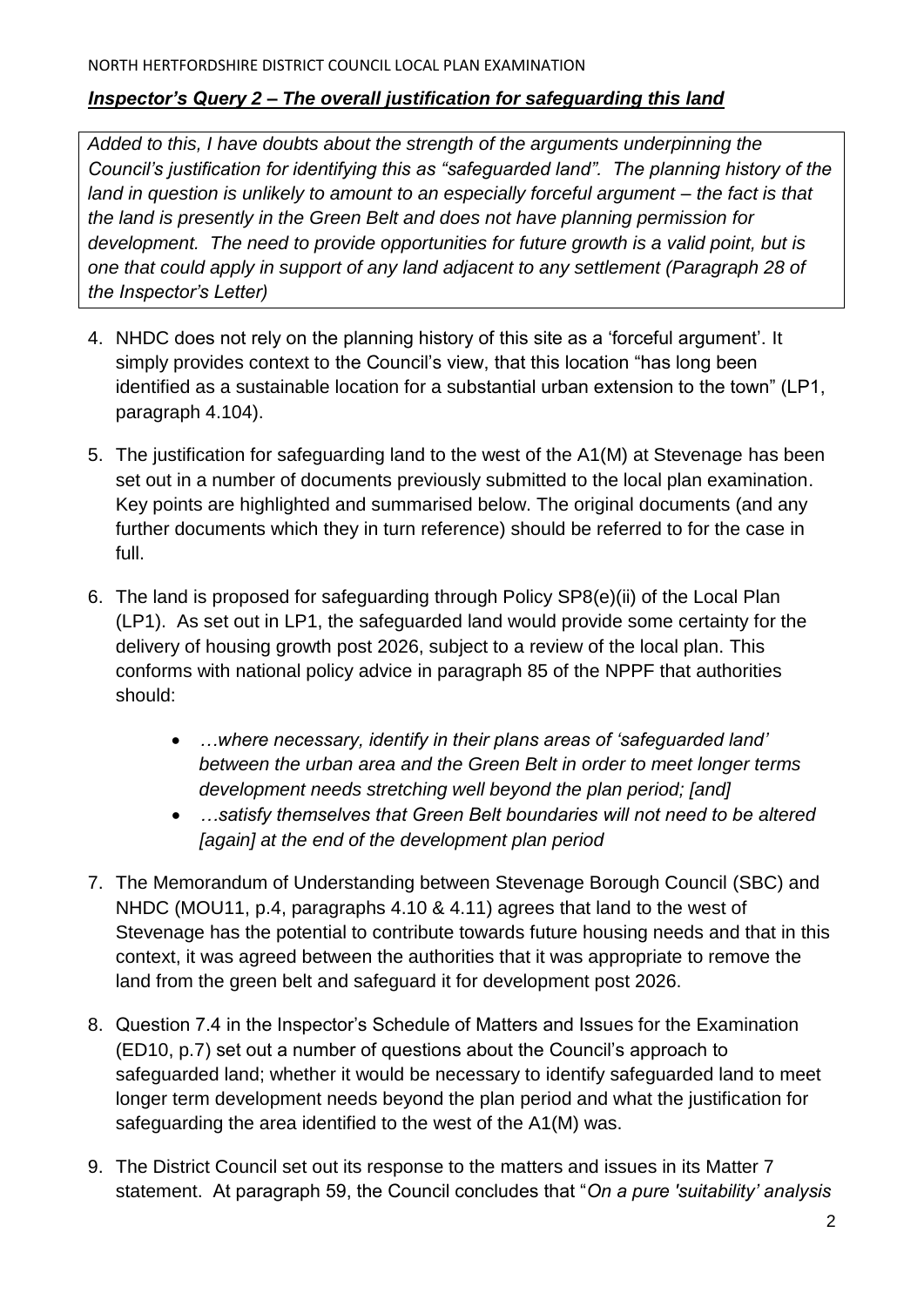### NORTH HERTFORDSHIRE DISTRICT COUNCIL LOCAL PLAN EXAMINATION

*(i.e. excluding any consideration of availability and achievability), this site would perform at least comparably with the other major urban extensions in the plan.*" In paragraph 61, the District Council states that safeguarding the land is intended to provide a catalyst for Stevenage Borough Council, NHDC and other parties to explore the issues which precluded the site from being identified as a deliverable allocation.

10.The issue was explored further during the Hearing Session on 24 January 2018 when it was clarified in verbal evidence that the land to the west of the A1(M) at Stevenage was the only appropriate site in the district to remove from the Green Belt and safeguard for future development. Acting for the Council, Ms Suzanne Ornsby QC clearly stated:

> *"…it's not that we've chosen one out of a list of five potential sites to be*  safeguarded. This is really the only one that properly meets any sort of *sensible assessment to justify safeguarding"*

- 11.During the Hearing Session, both SBC and NHDC confirmed that they considered that it was necessary to safeguard the land to the west of Stevenage to meet longer term housing needs. SBC suggested that it might be appropriate to safeguard more land and that development would be subject to a review of the local plan. Modifications to Policy SP8 had been discussed at a previous examination hearing session to ensure that it was in line with paragraph 85 of the NPPF.
- 12.The Council was also asked to provide an additional statement setting out in one document the reasons for safeguarding land to the west of the A1(M) and the exceptional circumstances for releasing the land from the green belt. This note was provided to the Inspector in ED143 as Appendix M7-4. This specifically aligns the Council's case for safeguarding this land to the principles in the *Calverton* judgement – used as the basis for analysis of Green Belt issues elsewhere in the examination – and the requirements of NPPF policy. This paper clearly concludes:
	- Current evidence suggests that acute and intense housing needs are likely to persist beyond the current plan period to 2031. Significant levels of future need are also anticipated within other authorities in shared housing market areas (as currently defined) (ED143, Appendix M7-4, pp.2-3, paragraphs 9 to 21);
	- North Hertfordshire is already facing significant pressures in identifying development sites for the current plan period. Other authorities are similarly likely to face constraints in identifying opportunities in any future review (ED143, Appendix M7-4, pp.3-5, paragraphs 22 to 33);
	- The site adioins the largest town in northern Hertfordshire and is considered a sustainable location for potential future development (ED143, Appendix M7-4, pp.5-6, paragraphs 34-40);
	- Development of the site would result in harm to the purposes of the Green Belt but policy tools exist to assist in ameliorating the potential impacts. These can be applied at the appropriate time (ED143, Appendix M7-4, pp.6-7, paragraphs 41 to 48).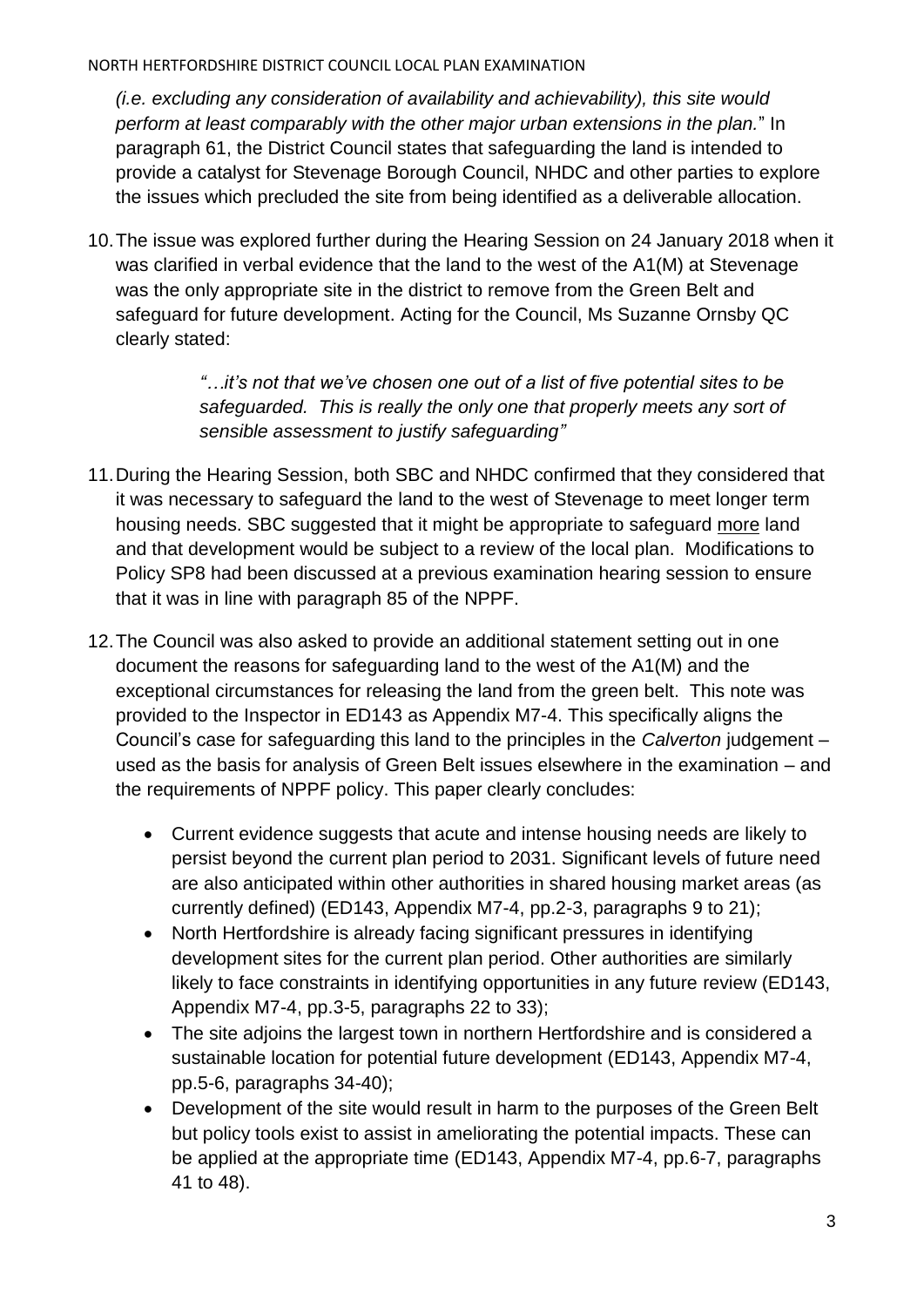- 13.From this document it is clear that the planning history of the site is not fundamental to the Council's case that exceptional circumstances exist for the release and safeguarding of this land.
- 14.Notwithstanding this point, the Council would be content to delete the phrase "Given this history of this site…" from paragraph 4.104 of LP1 if that is felt appropriate. NHDC consider this change could be made as a non-material additional modification and need not be subject to additional consultation.

# *Inspector's Query 3 – Whose housing need?*

*…The continuing disagreement between the Council and Stevenage Borough Council about which local authority's future housing needs the land should address muddies the waters somewhat. The Council's rather non-committal stance on this adds to the ambiguity, which also does not help. Indeed, these latter factors suggest that important decisions remain to be made by the two authorities. Given that this all relates to yet unknown future housing needs, that is perhaps not surprising.* 

- 15.The Council does not consider itself to be 'non-committal' in relation to this land. It accepts that it will be necessary for this land to come forward for development to meet future housing needs beyond the plan period. The Council however does not consider that it is appropriate to specify that it should be safeguarded to meet Stevenage's needs and that is a matter that would need to be addressed at the time of a plan review. Furthermore, this is not a point that Stevenage Borough Council pursued in their representations to the Main Modifications Consultation, which the concerns in the Inspector's 9 July letter are directed to.
- 16.Through their earlier submissions to the examination, Stevenage Borough Council did seek modifications which specifically reserve any safeguarded land to the west of the town for the Borough's own future housing needs. NHDC cannot accept this request because:
	- The scale of housing needs in either Stevenage or North Hertfordshire beyond 2031 is not yet known;
	- The extent to which Stevenage might be able to meet those needs within its own area is not yet known;
	- The subsequent extent to which Stevenage may have an 'unmet need' beyond 2031 is not yet known;
	- The extent to which any other authority within the housing market area or beyond may make a request of North Hertfordshire to address 'unmet need' beyond 2031 is not yet known;
	- The range of reasonable alternatives to development West of Stevenage to meet any authorities' needs is not yet known.
- 17.This position was clearly set out in paragraphs 65 to 67 of the Council's Matter 7 statement in November 2017. The Council accepted in its verbal evidence to the